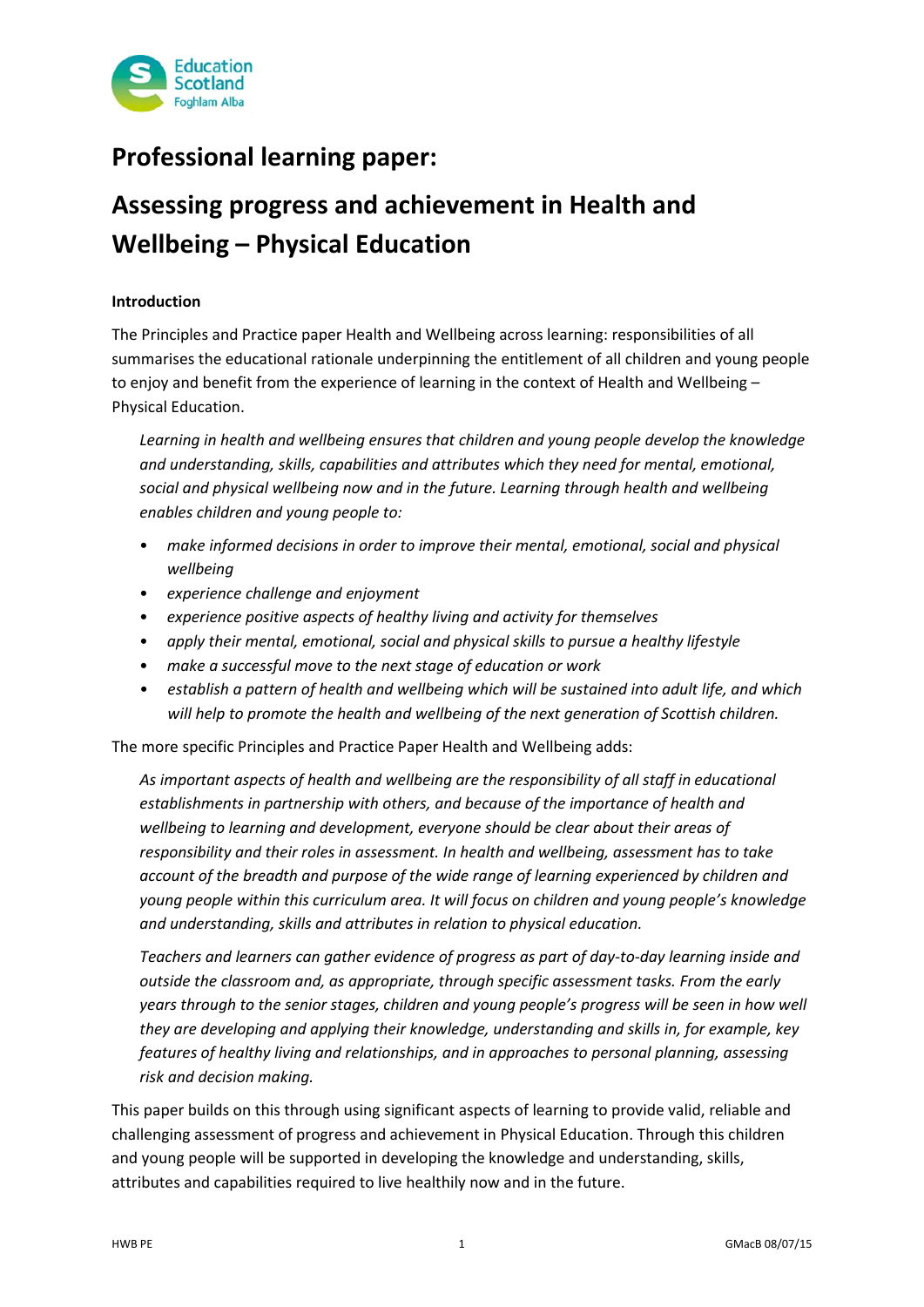

The purpose of this document is to support professional learning and reflection on assessing progress and achievement in Health and Wellbeing – Physical Education by providing:

- a description of the significant aspects of learning within Physical Education
- an outline of what breadth, challenge and application look like within Physical Education
- information on planning for progression through curriculum levels, using breadth, challenge and application.

This resource supplements the Principles and Practice paper and the Experiences and Outcomes in Health and Wellbeing – Physical Education. An accompanying Progression Framework and annotated exemplification of learners' work provide further support.

#### **What are significant aspects of learning?**

Within each area or component of the curriculum, significant aspects of learning have been identified, based on the rationale underpinning the curriculum area and/or key aims of learning outlined in the Principles and Practice paper and on the organisation and structure of the statements of Experiences and Outcomes. Each significant aspect of learning:

- brings together a coherent body of knowledge and understanding and related skills, as detailed in the experiences and outcomes
- is common to all levels from early to fourth
- can provide sound evidence of learning in accord with the principles of Building the Curriculum 5: A Framework for Assessment
- supports the practice of holistic ('best fit') assessment
- can be effectively used to inform assessment of progression within a level and achievement of a level
- can be readily used to plan further progression within a level and from one level to the next.

Significant aspects of learning provide support to practitioners by ensuring that assessment draws on a range of evidence which together provides more robust, valid, reliable and, therefore, more worthwhile assessment information than assessment based on evidence derived from single brief learning experiences or one-off pieces of work(s).

This approach supports practitioners in planning and integrating learning, teaching and assessment and in planning progression. Through using the structure of significant aspects of learning, practitioners can readily provide learners with opportunities to experience breadth, challenge and application in their learning in ways that meet the needs and interests of their own context. Learners can thus progress by different routes and pathways through the experiences and outcomes and demonstrate progression and achievement by making use of a range of opportunities and strategies that meet their needs. Practitioners can make holistic ('best fit') judgements about the achievement of a level in a curriculum area, drawing on evidence from across the relevant significant aspects of learning.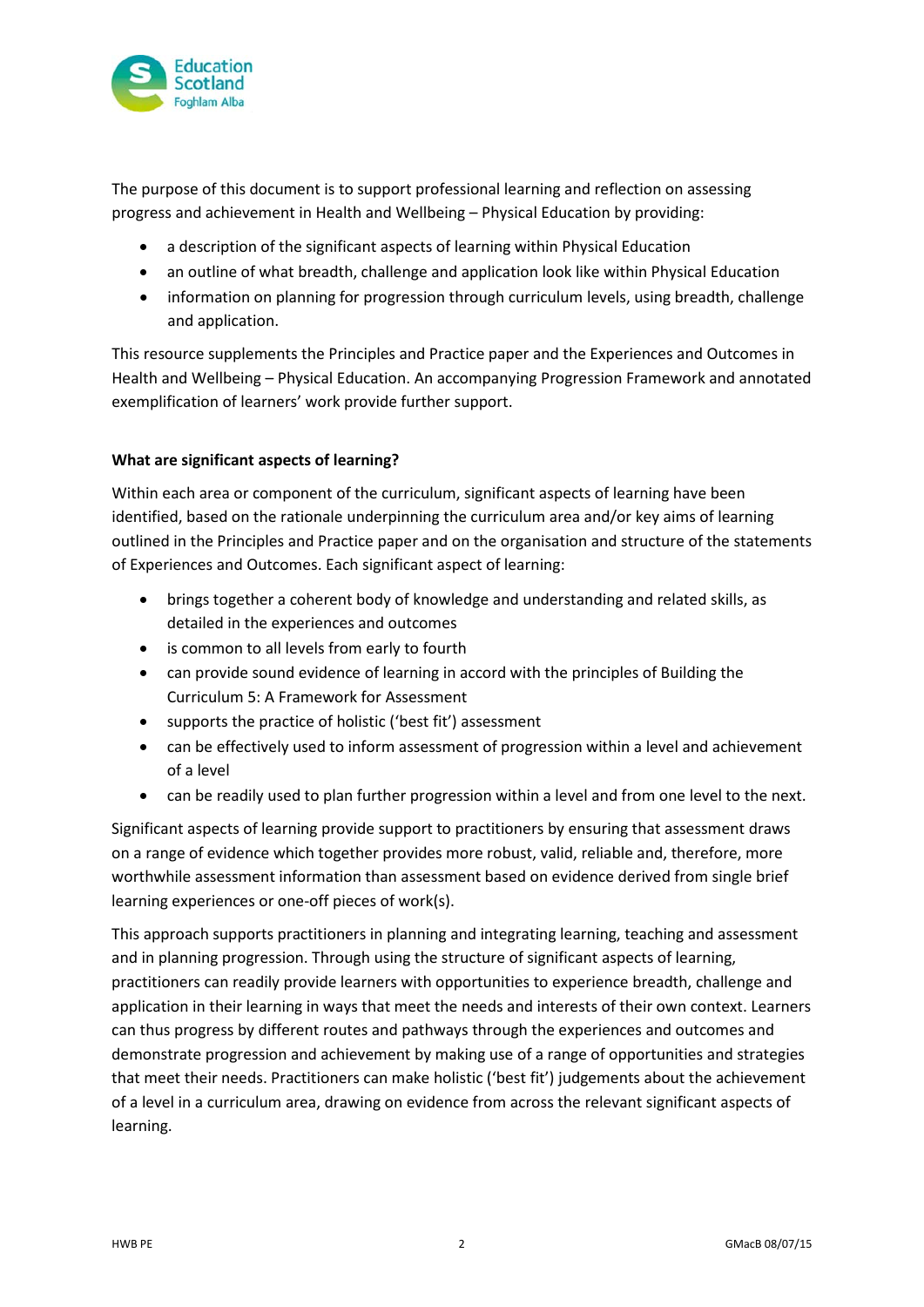

This structure also affords practitioners significant opportunities to plan and assess within a curricular area the development of the skills, attributes and capabilities required for learning, life and work.

The use of significant aspects of learning will inform moderation activities based on holistic judgements and thus support quality assurance approaches and the use of assessment to inform improvement at all levels of the education system.

#### **Significant aspects of learning through performing in Physical Education**

Taken together, the Health and Wellbeing Principles and Practice Paper and the Health and Wellbeing Experiences and Outcomes make clear the importance of Physical Education and the distinct contribution it makes to learners' health and wellbeing. Practitioners and learners together will focus on developing the significant aspects of learning in Physical Education across all three lines of development – Movement skills, competencies and concepts; Cooperation and competition; Evaluating and appreciation.

The skills and attributes identified within diagram 2 do not represent an exhaustive list. For ease of reference, only the main aspects and big ideas are presented. For example cue recognition greatly informs decision making. Similarly prioritising and sequential thinking will help inhibit impulse responses that in turn will influence focus and concentration. Their inclusion in the learning process culminates in improvements in problem solving. The demands on these various aspects will progress as learning becomes more challenging, and learners are then required to demonstrate more sophisticated responses.

Significant aspects of learning are signposted in the Principles and Practice paper and in the Experiences and Outcomes:

- 1. Physical competencies kinaesthetic awareness; balance and control; coordination and fluency; rhythm and timing; gross and fine motor skills.
- 2. Cognitive skills focus and concentration; cue recognition; sequential thinking; prioritising; decision making; multi-processing; problem solving; creativity.
- 3. Physical fitness stamina; speed; core stability and strength; flexibility.
- 4. Personal qualities motivation; confidence and self-esteem; determination and resilience; responsibility and leadership; respect and tolerance; communication.

Evidence of learners' progress will reflect the fact that experiences within Physical Education all take place within the medium of performance.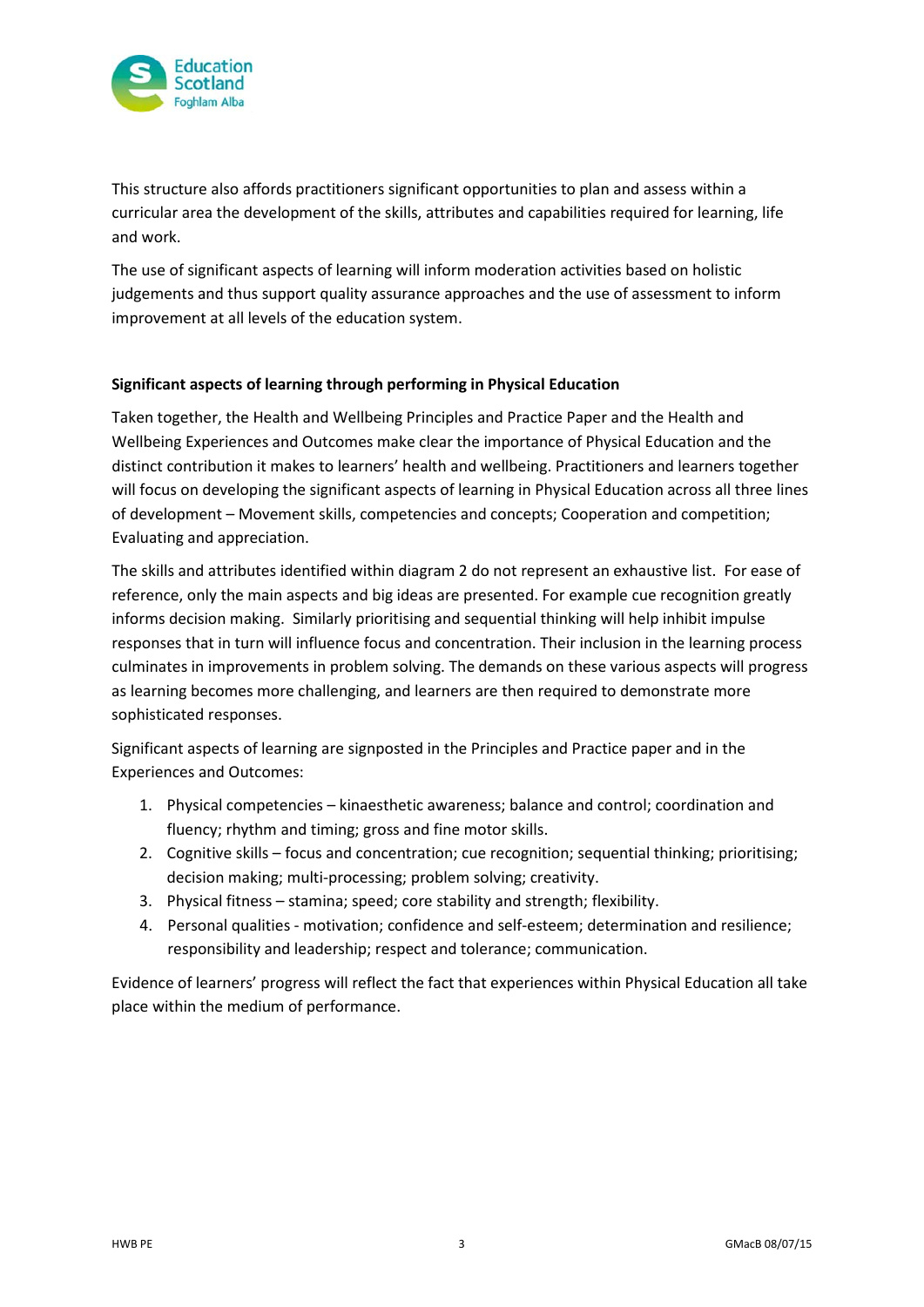

## **What do breadth; challenge and application look like when learning through performing in Physical Education?**



Diagram 1: Assessing progress in achievement - HWB – Physical Education

Applying skills effectively on own, with partner, in small groups and in both cooperative and competitive situations.

#### *Breadth*

Opportunities for breadth are provided for learners as they progress through the lines of development within Physical Education – Movement skills, competencies and concepts; Cooperation and competition; Evaluating and appreciation. Learners will be able to draw on their experiences and demonstrate their knowledge, understanding, skills, capabilities and attributes in a range of contexts including individual, group, indoor, outdoor, creative, water based, high energy and when relaxing.

Within school learners will take part in a broad range of Physical Education activities. Consequently they will be provided with opportunities to develop a breadth of skills across the physical, social, mental and emotional aspects of performance. As learners do so, they also develop a range of higher order thinking skills related to improving their performance.

Learners can reinforce and enhance their learning through performing and demonstrating an increasing range of knowledge, skills and movement patterns across different contexts for learning such as energetic play, physical activity and sport. They can be supported in doing so by participating at home, in after-school clubs, in community provision, in local sports clubs, during residential stays and through national and local sports initiatives.

Participating in a variety of activities to extend their range of skills, knowledge, understanding, capabilities and attributes can encourage learners to establish lifelong healthy physical activity habits.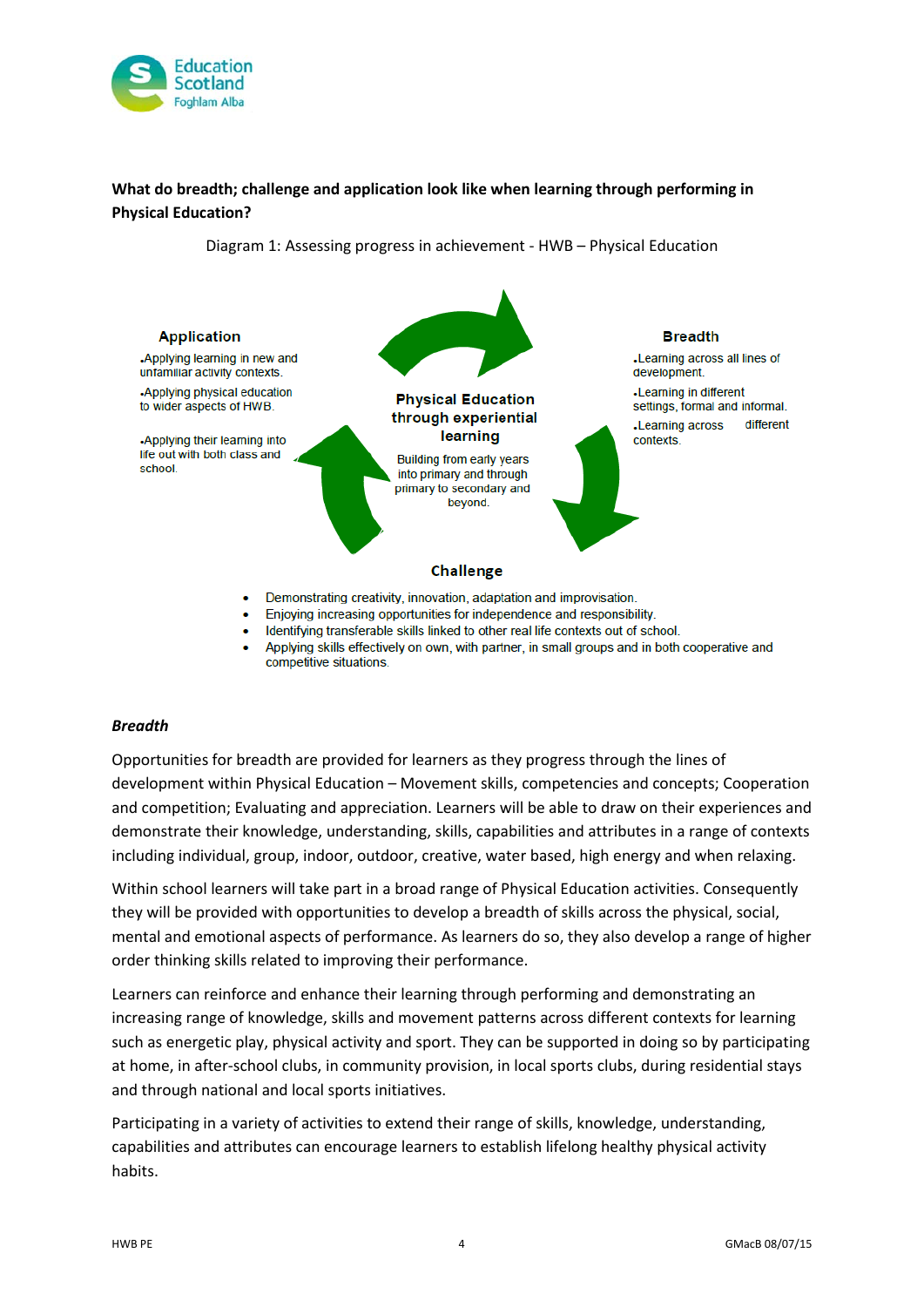

#### *Challenge*

Learners are faced with appropriate challenge as they deal with increasing levels of demand in terms of for example:

- the complexity of the task and / or skill
- the number of decisions to be made
- levels of fitness required
- the amount of time to react
- the level of pressure
- the level of cooperation and or competition
- the number of participants.

Learners demonstrate their ability to meet challenge as they:

- successfully move from familiar to unfamiliar activity contexts
- transfer skills across similar activities
- transfer skills to different activities
- experience and use a range of approaches to improve performance, including the use of ICT.

Challenge is also provided as learners:

- respond and reflect on success and failure
- take on more responsibility for improving their performance
- perceive, understand and appreciate the links between different aspects of their performance.

#### *Application*

Learners can apply their skills effectively in a range of contexts.

Learners successfully apply their knowledge, skills and capabilities as they demonstrate creativity through innovation, adaptation, improvisation and their responses to the unexpected. They apply both the technical skills related directly to Physical Education and activity and the transferrable skills related to learning, life and work, across a range of activities and different real life contexts including out of school. These may include contributing to planning and leading the learning of others.

#### **Planning for progression through breadth, challenge and application in Physical Education**

As learners progress, they should be given opportunities throughout their learning to engage with and create more complex and sophisticated responses to increasingly more challenging situations. The Experiences and Outcomes for Physical Education provide the context for planning progression in learning. Importantly, learners' skills in physical education can be developed in an integrated manner with those from Dance in the Expressive Arts, in other aspects of Health and Wellbeing and in other curricular areas. Planning for progression should also capture creativity and provide learners with increasing opportunity to take ownership of the learning process and the recording and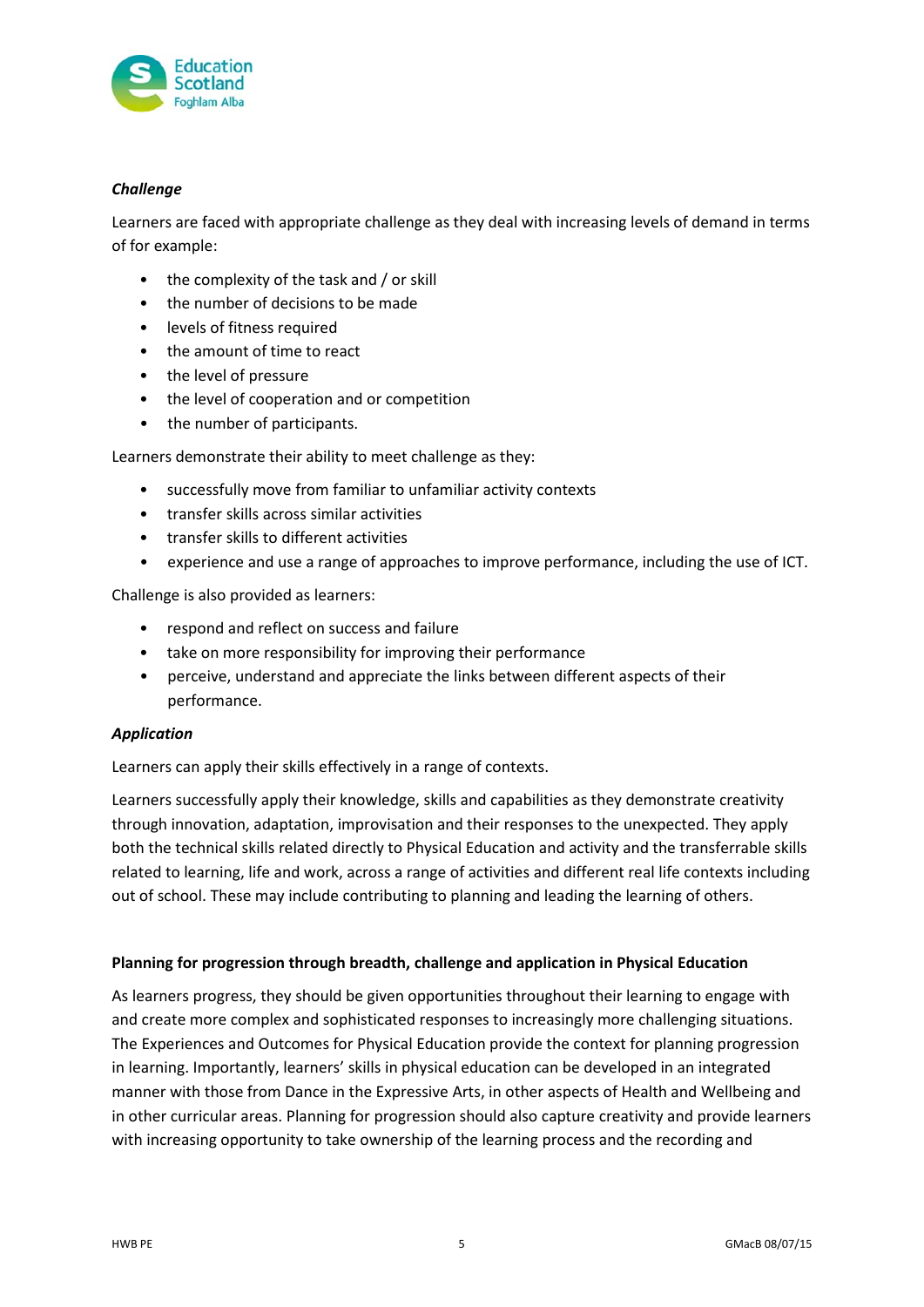

presenting of evidence of their achievement and what this means for their health and wellbeing both immediately and in the long term.

Learners' performances will range from contexts which are simple, basic, predictable, self-paced, with a limited repertoire of skills, involving a small number of people and where few decisions have to be made, to a more complex, unpredictable, externally paced context, with a wide repertoire of skills, a high tempo of movement, involving greater numbers of people and many decisions to be made in a short time frame. Progression in a learner's performance in physical education is illustrated in the Significant Aspects of Learning in Physical Education diagram.

The narrative below illustrates one approach to identifying features of the learner's performance which indicate progress in the significant aspects of learning across the levels within Physical Education. It is recognised that learners' progress is not linear and that learners will require to revisit aspects of learning to consolidate their progress over time. Learning is multi-dimensional and as a result can be a messy and frustrating process as learners plateau in their learning at different periods. This is particularly relevant in Physical Education where learners, in using their bodies in learning through performing, have to cope with and manage the physical changes that take place as a result of growth and maturation.

Whilst the features are listed separately below, physical education should be viewed as a rich, holistic context for learning where learners demonstrate the physical competencies together with cognitive skills, physical fitness and personal qualities in an integrated way across the three lines of development. Learners' learning from the early level stays with them and continues to be accumulated and built upon as they progress through the other levels. Therefore all of the learning at early level continues to underpin and act as the foundation of learners' progress as they move through first level and beyond.

## *1. Physical competencies – kinaesthetic awareness; balance and control; coordination and fluency; rhythm and timing; gross and fine motor skills.*

Learners at the early level begin to move with control and fluency in a variety of spaces, indoors and outside. As they explore a range of contexts they can demonstrate balance, control and rhythm. As they progress through first level they can link different body parts to move in a more controlled and fluent manner and with others; they progress to combining a series of movements together to create a performance. At second level they can demonstrate how they take responsibility for their movement and show an increased awareness of others. They are able to plan and sequence a series of actions, and demonstrate precision in their movements. Through third/fourth level learners can perform a wide range of movements and actions in a variety of different contexts, with control, fluency and precision. They can plan and link movements together to achieve a quality performance with confidence and consistency.

The process of learning to control physical actions is underpinned by kinaesthetic awareness. Responding to the feedback created by this process fosters increasing control and fluency in learners' performance.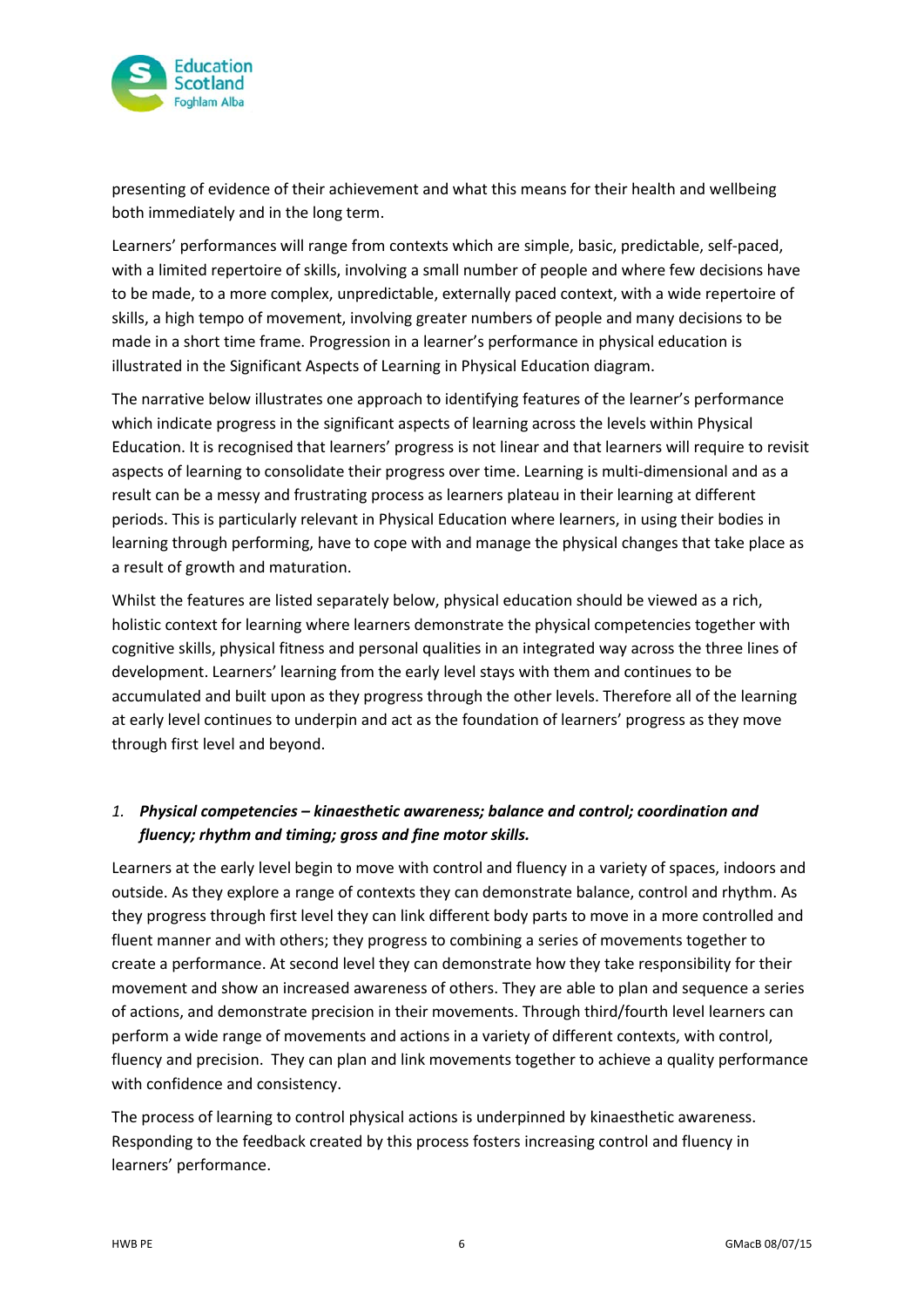

## *Cognitive skills – Cognitive skills – focus and concentration; cue recognition; sequential thinking; prioritising; decision making; multi-processing; problem solving; creativity.*

Learners at the early level can demonstrate the ability to focus their attention on a task, and concentrate on finding a solution to simple problems. They can demonstrate the ability to start and stop (inhibit) their actions and behaviours, and can recognise significant cues in a variety of situations. As they progress through first level learners can focus attention in more demanding situations, like working with a partner or in a small group. They can successfully manage two or three instructions at the same time, and are able to create their own movement patterns. At second level learners can manage an increasing number of instructions (i.e. two-step complex or three-step simple instructions), and plan a series of action steps when problem solving. They can prioritise their response when faced with a number of different information cues at the same time. Learners at second level can reflect on their previous actions and adapt their plans accordingly in order to be more successful. At third/fourth level learners consistently demonstrate a sustained focus of attention, and high levels of concentration. They respond to cues in the environment with competency and clarity while demonstrating skills in planning, prioritising and decision making. They actively review previous performances and then consider possible improvements that could be made. They are able to generate ideas that are original to them, and evaluate the success of their creative solutions.

#### *2. Physical fitness – stamina; speed; core stability and strength; flexibility.*

Learners at the early level participate enthusiastically and sustain energetic levels of play/activity. They can demonstrate an awareness of core strength when balancing, and can work at tasks that require different speeds of movement. As they progress through first level learners can demonstrate appropriate levels of stamina. They can participate successfully in activities that involve changes in the speed of movement, and can demonstrate stillness and balance in a variety of postures that require good core stability and strength. Successful learning at second level includes learners demonstrating sustained levels of moderate to vigorous physical activity. They can maintain good core stability and muscle strength while participating in a range of activities. They are aware of the impact of flexibility on performance and can demonstrate a series of exercises designed to improve flexibility. As they further progress, taking personal responsibility for sustaining energetic activity levels are an indicator of successful learning. At third/fourth level learners can plan, prioritise and achieve their own personal goals for sustained participation in activities across a range of contexts and situations. They understand the importance of, and can demonstrate consistent ability in using core strength, speed and muscle strength to succeed in a number of contexts. They can evaluate their own fitness and make informed decisions that may lead to performance modifications and/or improved fitness levels. They can demonstrate a good understanding of the benefits of healthy living and maintaining an active lifestyle.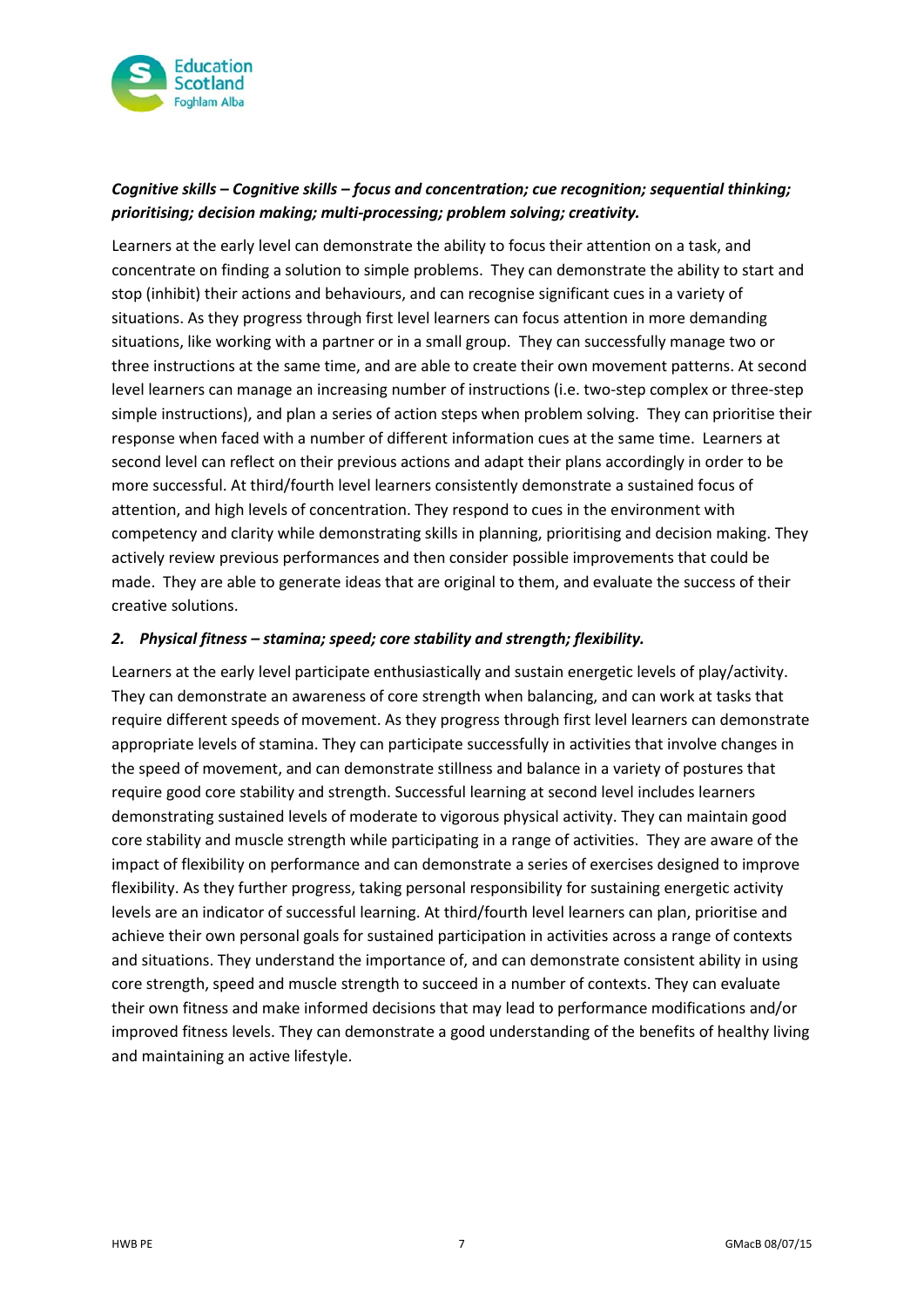

### *3. Personal qualities – motivation; confidence and self-esteem; determination and resilience, responsibility and leadership; respect and tolerance; communication.*

Learners at the early level will be eager to participate with a continued readiness to learn; as they do so they also show the ability to share and take turns when participating and thus work effectively with a partner. They develop greater levels of self-confidence and self-esteem through successful management of movements and use of space. They demonstrate resilience to stay 'on task' when faced with challenges in a variety of activities, and can adopt different roles when working with a partner or in a small group. As learners progress through first level they show increasing resilience and determination when working to improve performance. They are respectful and tolerant of other people's ideas and solutions. They recognise that their actions can influence other people and they encourage and support peers to do their best. Successful learning at second level includes learners demonstrating enthusiasm to participate in a range of activities. They have developed their selfesteem and confidence and consistently promote a positive image of self-worth. They show empathy and respect for others, can act as a role model, and make decisions based upon equity and fairness. They feel valued by others and in turn they recognise the value of others. Their performances provide evidence that they understand and can demonstrate the positive link between effort, perseverance and personal achievement. Through third/fourth level learners can interact positively with, and perform consistently in, a wide range of activities independently, or as part of a group. They demonstrate self-esteem, confidence and perseverance when faced with movement challenges. Learners at this level understand and can demonstrate the appropriate responsibilities of leadership and the capacity to challenge others to improve. They take the initiative to celebrate, value and build on achievements and as they do so they encourage and allow others to do their best.

#### **Next steps**

Practitioners are encouraged to use this document to support professional dialogue through quality assurance and moderation activities. It may be used by individuals to inform reflection on practice and plan for improvement in approaches to supporting learners in their progress and achievement.